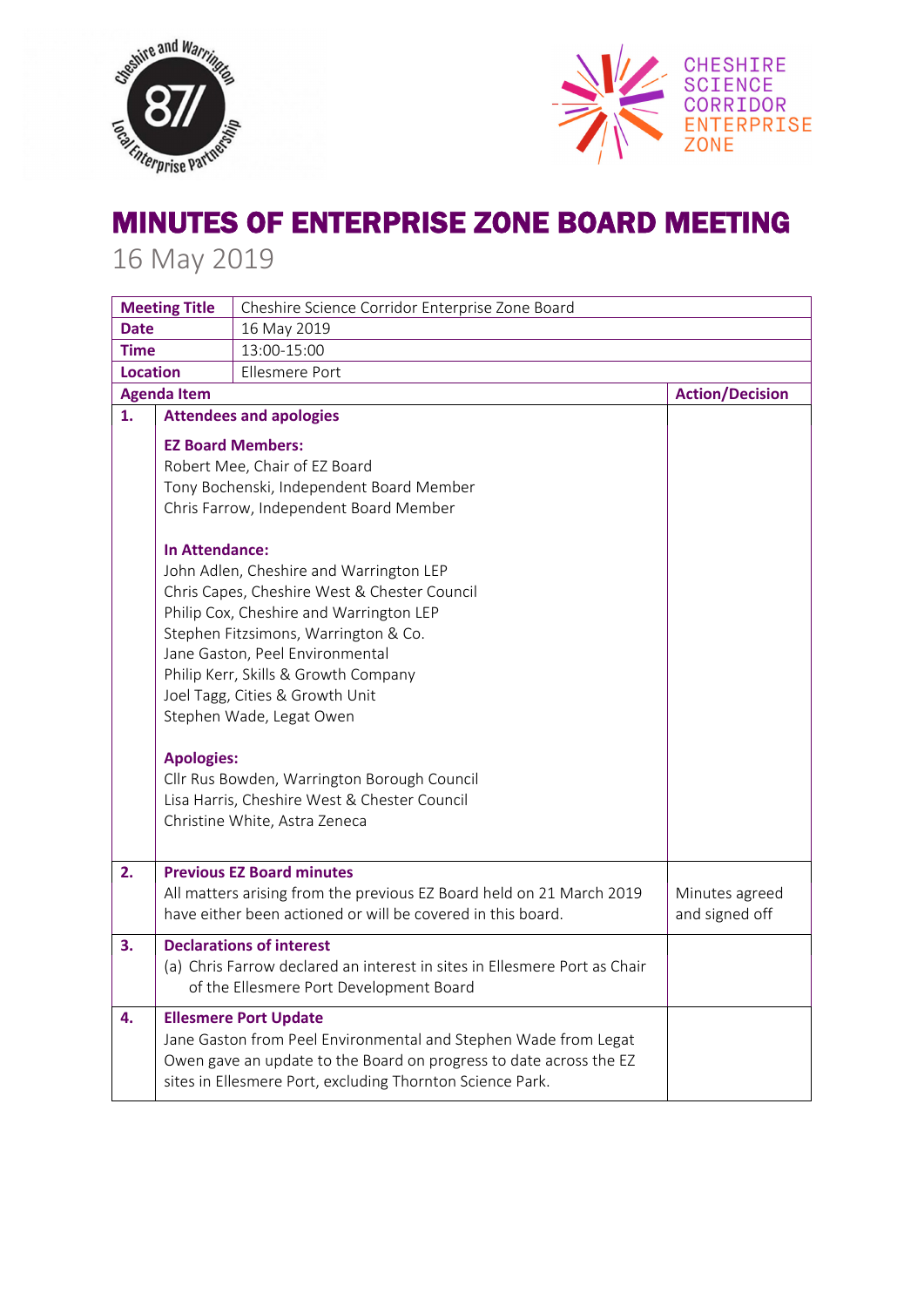| 5. | <b>Governance</b>                                                                                                                                                                                                                                                                                                                                                                                                                                                                                                                                                       |                                                                         |  |
|----|-------------------------------------------------------------------------------------------------------------------------------------------------------------------------------------------------------------------------------------------------------------------------------------------------------------------------------------------------------------------------------------------------------------------------------------------------------------------------------------------------------------------------------------------------------------------------|-------------------------------------------------------------------------|--|
|    | a) EZ Board membership<br>John Adlen reported that Councillor Brian Clarke (CWAC) and<br>Councillor Paul Bates (CEC) have stepped down from the EZ Board.<br>Philip Cox reported that he had written to the three local authority<br>Chief Executives to request their nominations for the LEP Board and<br>including<br>the<br>of<br>sub-committees,<br>nomination<br>alternate<br>representatives.                                                                                                                                                                    |                                                                         |  |
| 6. | <b>EZ investment programme</b>                                                                                                                                                                                                                                                                                                                                                                                                                                                                                                                                          |                                                                         |  |
|    | a) EZ investment programme update<br>John Adlen presented an update on the latest position with the EZ<br>investment programme, which showed that the EZ Board had<br>committed £7.6m in approved investments. Only the Glasshouse at<br>Alderley Park has drawn down any funding to date, £519k of its<br>£3.8m. Glasshouse is expected to make a further claim this month<br>and the other EZ investments have been issued with claim forms and<br>are expected to start drawing down their funding this month.                                                       |                                                                         |  |
|    | b) EZ investment cases<br>John Adlen reported that an investment case has been received from<br>Alderley Park for two projects (Block 22 and Blocks 23 & 24) seeking<br>a total investment of £6m. Cushman & Wakefield have been<br>appointed to undertake an appraisal of the project and DWF have<br>been appointed to provide some early State Aid advice, as both<br>projects include an element of multi-storey car parking. It is<br>anticipated that the investment case, appraisal and draft legal<br>agreement to come to the July EZ Board for consideration. |                                                                         |  |
| 7. | <b>Operational update</b>                                                                                                                                                                                                                                                                                                                                                                                                                                                                                                                                               |                                                                         |  |
|    | a) Growth Director's update<br>The EZ Board considered and noted the Growth Director's report on<br>key development activities undertaken during the last period.                                                                                                                                                                                                                                                                                                                                                                                                       |                                                                         |  |
|    | b) Business Rate Discount applications<br>No new Business Rate Discount applications were received during the<br>last period.                                                                                                                                                                                                                                                                                                                                                                                                                                           |                                                                         |  |
| 8. | <b>Marketing and communications</b>                                                                                                                                                                                                                                                                                                                                                                                                                                                                                                                                     |                                                                         |  |
|    | a) Marketing and promotion activities<br>The EZ Board considered and noted the Growth Director's report on<br>key marketing and promotional activities undertaken during the last<br>period. It was agreed to invite Catherine Walker, the LEP's new<br>Marketing & Communications Director to the July EZ Board.                                                                                                                                                                                                                                                       | Agreed to invite<br>Catherine Walker<br>to the July EZ<br>Board meeting |  |
| 9. | <b>Finance update</b>                                                                                                                                                                                                                                                                                                                                                                                                                                                                                                                                                   |                                                                         |  |
|    | a) Borrowing facility update<br>John Adlen and Philip Cox presented the headline proposal to<br>establish a £30m borrowing facility for investments in the EZ that had<br>been agreed in-principle with finance representatives from the three<br>local authorities. This proposal would now need to go to the three                                                                                                                                                                                                                                                    |                                                                         |  |